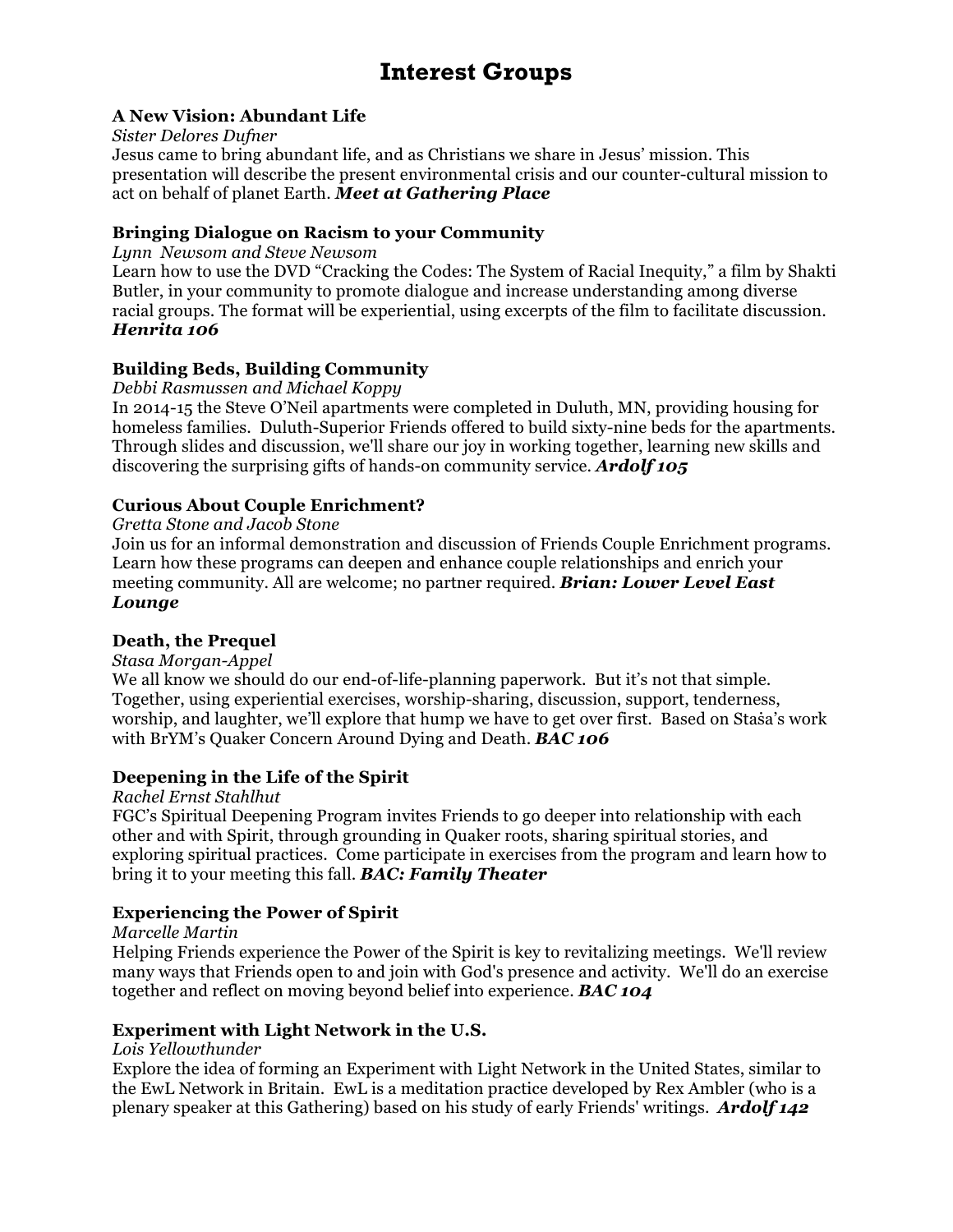### **FCNL: Civil Discourse in Uncivil Times**

#### *Christine Ashley and Riley Robinson*

FCNL will talk to anybody in Congress about the causes we work on, even those who are spouting Islamophobia rhetoric, or lobbying to keep Syrian refugees out? Sometimes love can feel hard, where we have to remember that we don't have to like or agreewith someone, to love them. *Ardolf 107*

### **Friends' Callings on Climate Change**

#### *Shelley Tanenbaum and Judy Lumb*

Apres Paris and despues Pisac - The most far-reaching international agreement on climate change was reached in Paris late last year and two months later the world gathering of Friends in Pisac issued a statement on environmental sustainability. What are Friends called to do? How can we support each other? *Gorecki Center 2014C*

### **Good news on equality for Friends**

#### *George Lakey*

George Lakey will share results from his research on the Nordic economic model. He will showcase how the once-poverty-stricken Swedes, Danes, Icelanders and Norwegians virtually abolished poverty and dramatically narrowed their wealth gap, while also increasing individual freedoms, and discuss possible lessons for the U.S. *Henrita 128B*

### **Is membership compatible with Friends' values**

#### *Joe Ossmann*

A facilitated discussion of concerns that the practice of membership in Friends meetings is incompatible with our values. How is it divisive, classist, and contrary to equality, community, and simplicity? Is it even sacramental? Can we have a society in which we are all just friends? *BAC 107*

### **Israel/Palestine: Economic activism for peace**

### *Lucy Duncan and Jennifer Bing*

Learn about the current political context in Israel-Palestine, the Boycott, Divestment, Sanctions call from Palestinian civil society organizations, the impact this tactic is having on the discourse, and how you can join in. Discuss how the Quaker Palestine Israel Network (QPIN) is building the movement among Friends to support peace. *Henrita 117*

### **John Calvi Reads His Journals**

*John Calvi* 

John Calvi's 2nd book "How Far Have You Traveled?" reveals how a sense of ones goodness brings new strength and depth to spiritual life, work, and healing. Reading from his journals, John will share the essence of this next book in progress. *Henrita 107*

### **Peace Works Story Circle – Share story AFSC Story**

### *Lucy Duncan and Tony Heriza*

Since 1917, AFSC has provided avenues for people to work for peace and justice accros the globe. In this interest section, we will share moments and experiences and then craft them into stories to add to the Peace Works web site. We need your stories to tell our story. *Henrita 119*

### **Prisoner Visitation and Support**

*Jerry Knutson*  Prisoner Visitation and Support (PVS), a Quaker organization, provides monthly visits to Prisoners nationwide.

Visitors meet monthly with several prisoners for about an hour/prisoner. Many prisoners, incarcerated for decades, have never had a visit.

Information about PVS and a video will be presented. *BAC 131*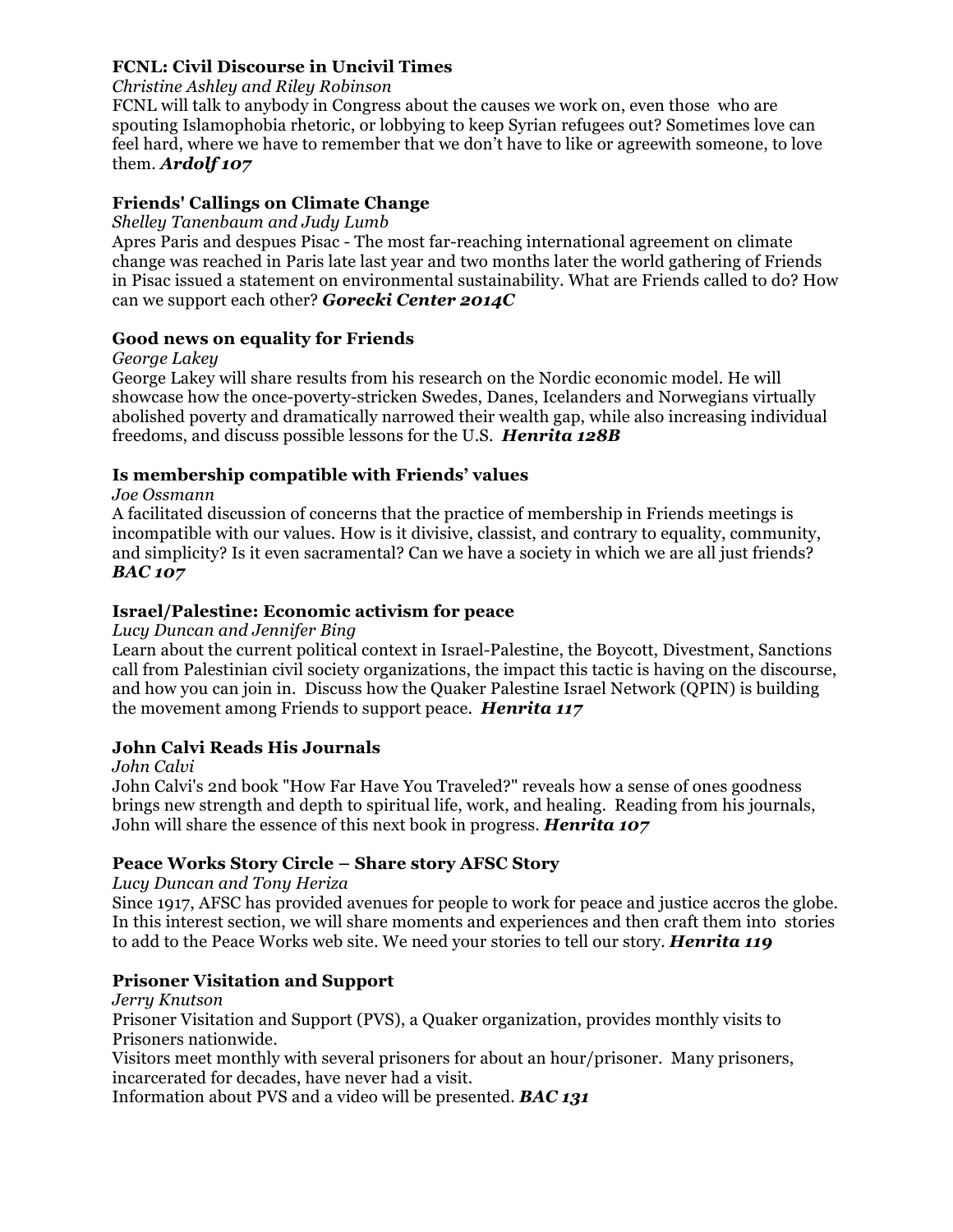# **Public, equal education for all**

#### *John Fletcher and Gail Fletcher*

The following topics will be introduced as a framework for sharing and discussion by attenders.

1) Sharing views on the importance of equal public education

2) Comments and experiences with desegregation and integration.

3) Views on current trends in public education. *Henrita 002*

### **Quaker Cloud**

#### *Erin Mullaney and Chris Pifer*

This Interest Group is intended to share the services of the Quaker Cloud - a web toolkit for meetings looking to reach seekers, members, and attenders on the web. *Henrita 101*

### **Quaker Indian Boarding Schools: Facing our History**

### *Paula Palmer*

Why did 19th century Friends collaborate in the federal government's policy of forced assimilation of Native children? What was their experience in the Quaker Indian boarding schools? What does this history mean to Friends and to Native Americans today? Cadbury Scholar Paula Palmer gives slide presentation followed by worship sharing. *BAC 109*

### **Quaker Voluntary Service**

### *Liz Nicholson*

Quaker Voluntary Service is an experiment at the intersection of transformational spirituality and activism, a year-long program for young adults. This is an opportunity to find out more about what is going on in QVS today, and learn how to get involved, and perhaps bring QVS to your city! *Henrita 121*

### **QuakerSpeak**

### *Sara Waxman and Gabe Ehri*

Join Friends Journal for a special screening of QuakerSpeak! Explore videos watched worldwide nearly a million times on YouTube, including never-before-seen footage. QuakerSpeak's personal, intimate interviews offer an experience of Quakerism that is entertaining, informative, inspiring, challenging, inviting, unifying and collaborative. The director Jon Watts will Skype in for questions. *Henrita 102B*

# **Right Sharing of World Resources**

### *Jacqueline Stillwell and Bruce Birchard*

Right Sharing of World Resources works for equity through partnership with people throughout the world. Experience stories of newly empowered women micro-entrepreneurs in Africa and India. What does the "power of enough" mean for me personally and for the planet. www.rswr.org *Ardolf 121*

# **Sparkling Still: Social Justice and First Day School**

*Sally Farneth Anne Collins, Erika Mittag, and Susan Hopkins*

The Sparkling Still First Day School (FDS) model uses quality children's literature relevant to Quakers, Quaker history and testimonies to create FDS lessons for children ages 3 - 10. Participants will be led in the process of creating FDS plans, using provided storybooks. The leaders will review SS teacher resources. *Henrita 012*

# **The Holocaust: A deeply personal pilgrimage**

### *Arthur Fink*

Spending a week at Auschwitz / Birkenau helped me connect with the Holocaust in a deeply personal way. I want to share my experience -- in stories and images -- to nourish rich discussion and worship sharing.

This will NOT be a confrontational session focusing on the horrors. *Henrita 120*